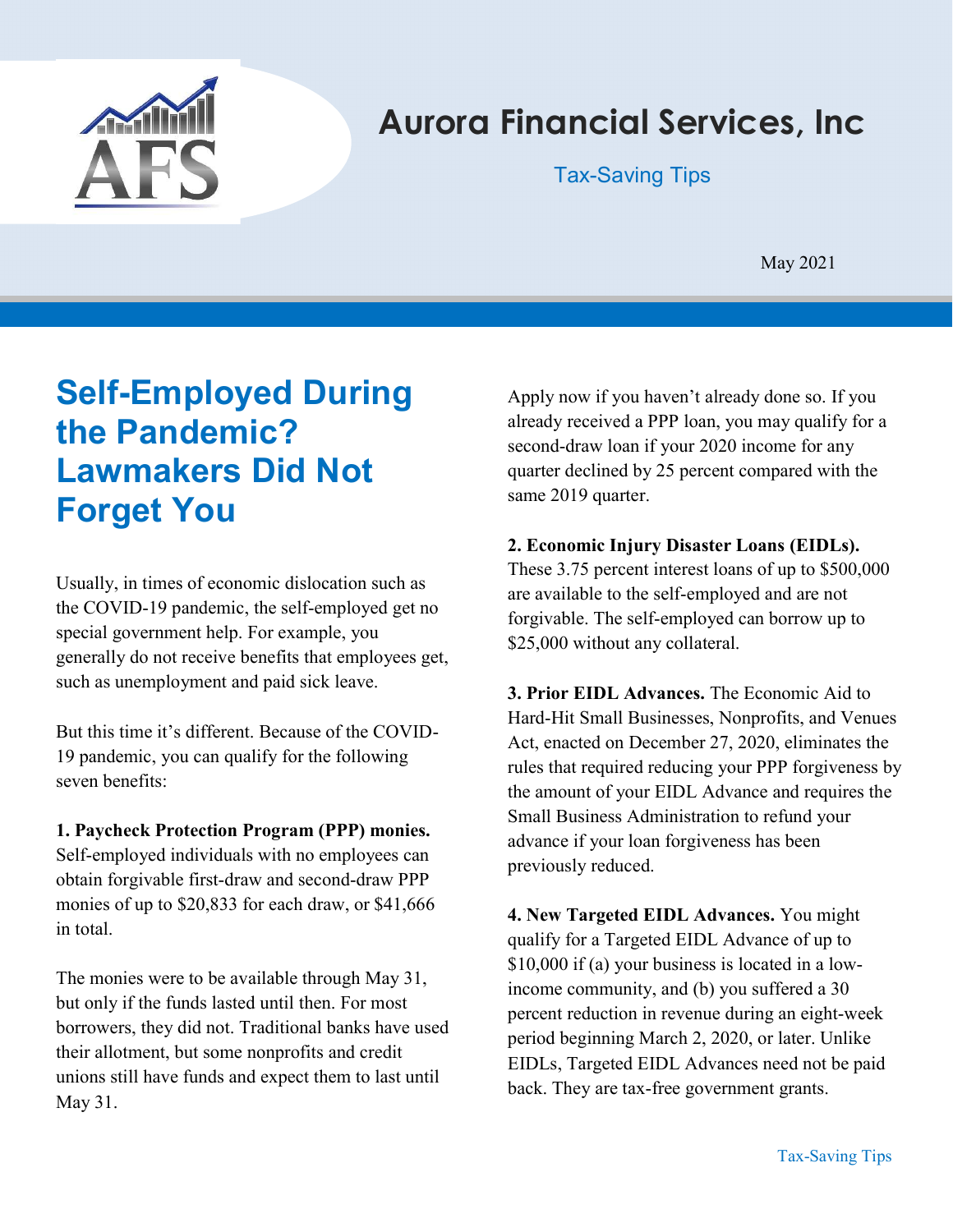5. Sick and family leave tax credits. If you're unable to work due to COVID-19, or if you need to care for a family member, you can qualify for refundable sick leave and family leave tax credits of up to \$15,511 in 2020 and \$17,511 in 2021. You can get up to \$511 per day for 10 days if you're sick. You can get up to \$200 per day for 70 days if you need to care for others. These credits last through September 30, 2021.

#### 6. Affordable Care Act (ACA) premium tax

credits. Congress removed the ACA subsidy cliff (400 percent of the federal poverty level) for 2020 and 2021. During these years, you need pay no more than 8.5 percent of your household income for ACA coverage. You are entitled to premium tax credits to the extent midlevel silver ACA coverage exceeds this amount.

7. Unemployment for the self-employed. For the first time ever, self-employed individuals may receive unemployment benefits. The Pandemic Unemployment Assistance program has been extended to September 6, 2021. You'll qualify for unemployment only if you're earning little or no income.

## Deduct 100 Percent of Your Business Meals under New Rules

Since 1986, lawmakers have limited business meal deductions: first to 80 percent, and then to 50 percent (unless an exception applies).

But on December 27, 2020, in an effort to help the restaurant industry due to the COVID-19 pandemic, lawmakers enacted a new, temporary 100 percent business meal deduction for calendar years 2021 and 2022.

To qualify for the 100 percent deduction, you need a restaurant to provide you with the food or beverages.

The law requires only that the restaurant provide the food and beverages. You don't have to pay the money directly to the restaurant. For example, you qualify for the 100 percent deduction if you order a restaurant meal that's delivered by Uber Eats or Grubhub.

Your deductible business meals must be tax code Section 162 ordinary and necessary business expenses, and they must not be subject to disallowance under tax code Section 274.

You must be present at the business meal, and you must provide the business meal to a person with whom you could reasonably expect to engage or deal with in the active conduct of your business, such as a customer, client, supplier, employee, agent, partner, or professional advisor, whether established or prospective.

Remember, to qualify for the 100 percent deduction, you need a restaurant. The IRS recently provided definitions and examples of what is and is not a restaurant.

A restaurant is "a business that prepares and sells food or beverages to retail customers for immediate consumption, regardless of whether the food or beverages are consumed on the business's premises." It is not any of the following:

Grocery stores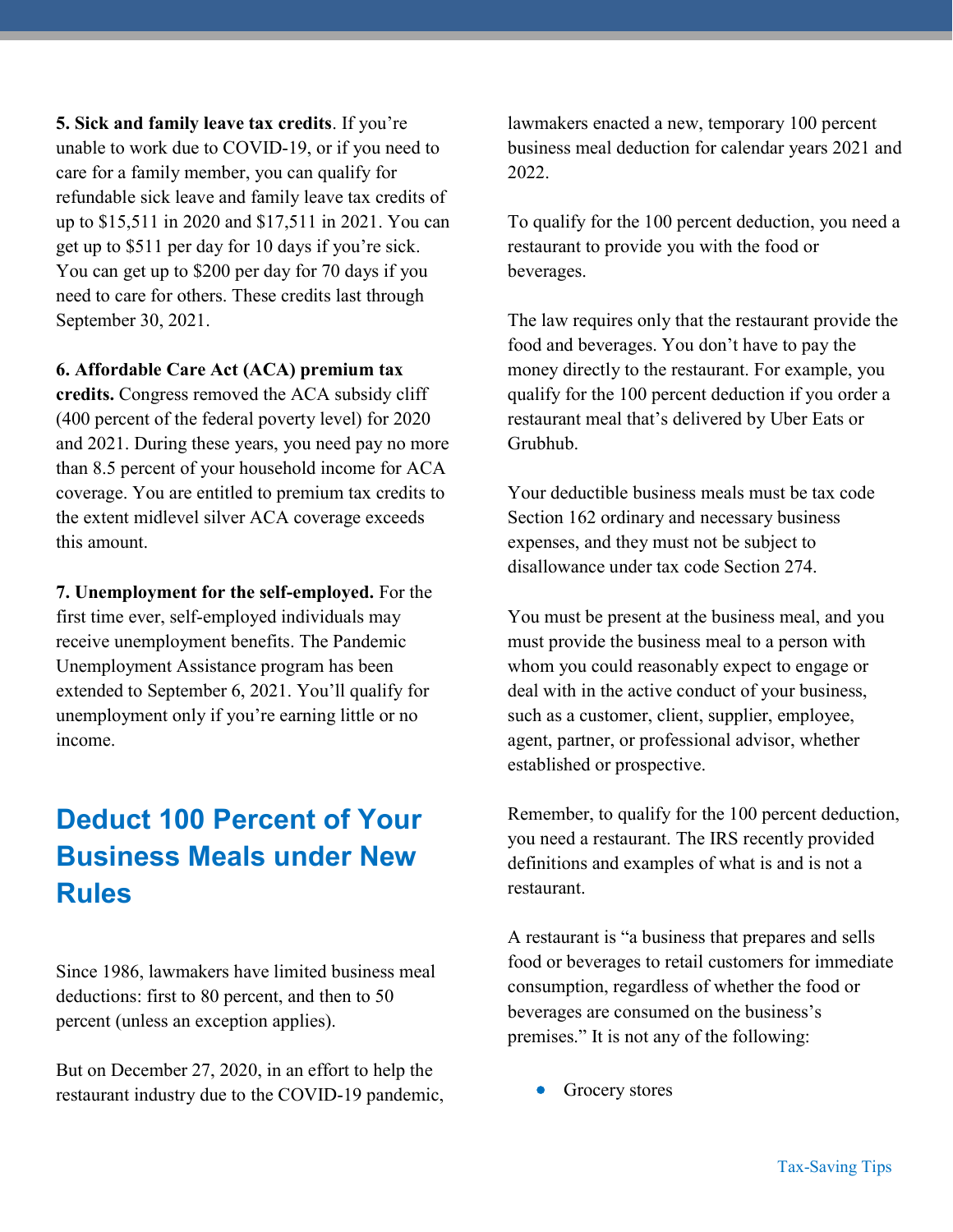- Specialty food stores
- Beer, wine, or liquor stores
- Drug stores
- Convenience stores
- Newsstands
- Vending machines or kiosks

In general, the 50 percent limitation applies to business meals from the sources listed above. The restaurant creates the 100 percent deduction.

# Deduct 100 Percent of Your Employee Recreation and Parties

When you know the rules, you can party with your employees and deduct 100 percent of the cost.

The IRS says that the following types of entertainment qualify for the 100 percent employee entertainment tax deduction:

- Holiday parties, annual picnics, and summer outings
- Maintaining a swimming pool, baseball diamond, bowling alley, or golf course

The IRS makes it clear that the above are examples, and that other types of entertainment may also qualify for the 100 percent entertainment deduction. The tax code states that "expenses for recreational, social, or similar activities (including facilities therefor) primarily for the benefit of employees" qualify for the 100 percent deduction.

### Who Are These Employees?

Technically, the law requires that the entertainment expenses be primarily for the benefit of employees other than a "tainted group." The tainted group consists of

- highly compensated employees (employees who are paid more than \$130,000 in 2021);
- anyone, including you, who owns at least a 10 percent interest in your business (this is called a "10 percent owner"); or
- any members of the families of 10 percent owners, i.e., brothers and sisters (including half-brothers and half-sisters); spouses; ancestors (parents, grandparents, etc.); and lineal descendants (children, grandchildren, etc., including adoptees).

As the business owner, you belong to the tainted group. That's not a big deal. You just need to make sure that partying with the employees is primarily for the benefit of the employees.

## "Primary" Means "More Than 50 Percent"

In tax law, the words "primary" and "primarily" mean "more than 50 percent." For employee recreation, that means the untainted group of